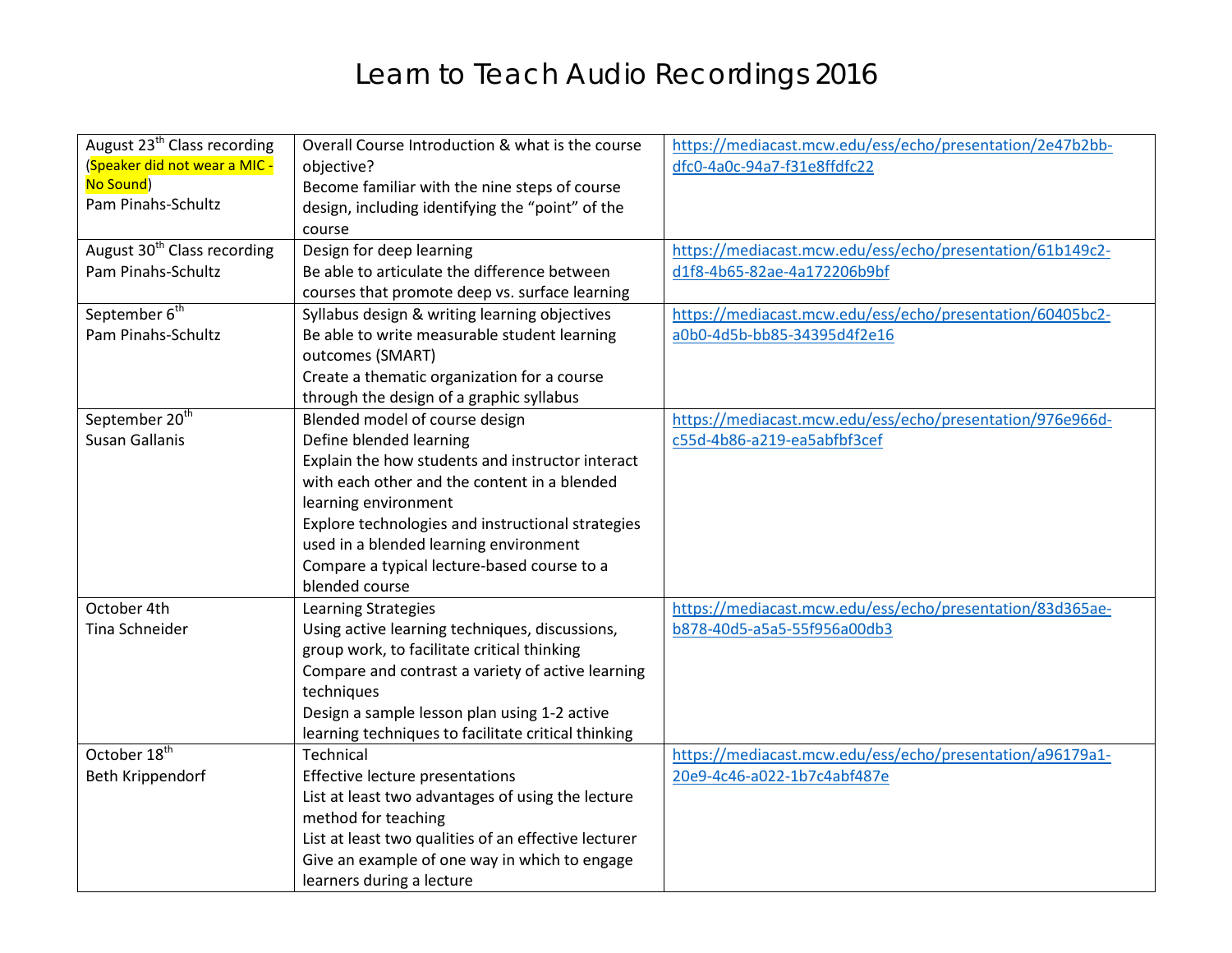## Learn to Teach Audio Recordings 2016

|                           | Describe the qualities of an effective PowerPoint<br>presentation |                                                                 |
|---------------------------|-------------------------------------------------------------------|-----------------------------------------------------------------|
| November 15 <sup>th</sup> | Using signature assignments and critical thinking                 | https://mediacast.mcw.edu/ess/echo/presentation/26b67464-       |
| <b>Tina Schneider</b>     | to facilitate relevant connections to course                      | 9677-44bd-a91e-cecba6f58a3f                                     |
|                           | content                                                           |                                                                 |
|                           | Define "signature assignment"                                     |                                                                 |
|                           | Identify a relevant theme for a course of their                   |                                                                 |
|                           | choosing                                                          |                                                                 |
|                           | Design a signature assignment with assessment                     |                                                                 |
|                           | measures of critical learning                                     |                                                                 |
| December 6 <sup>th</sup>  | Professional development plan, teaching                           | https://mediacast.mcw.edu/ess/echo/presentation/07231e8e-       |
| Pam Pinahs-Schultz        | millennials                                                       | 174e-4f61-9dd7-22e46bc288c1                                     |
|                           | Create a professional development plan                            |                                                                 |
|                           | Be able to identify characteristics of millennial                 |                                                                 |
|                           | students and their expectations                                   |                                                                 |
| December 13 <sup>th</sup> | Technology tools to facilitate learning: On-line                  | https://mediacast.mcw.edu/ess/echo/presentation/77126b3d-       |
| <b>Renee Mazurek</b>      | platforms (D2L) and how to teach on-line                          | 1602-4b37-af80-2e0968a91939                                     |
|                           | effectively                                                       |                                                                 |
|                           | Be able to examine a variety of technology tools                  |                                                                 |
|                           | that can be implemented in in a face-to-face,                     | Below is the video on how to embed a portion of a youtube video |
|                           | blended and/or online class                                       | into D2L.                                                       |
|                           | Experiment with two types of technology in the                    | http://www.screencast.com/t/gEeOQLTjIPTB                        |
|                           | course to get a sense of the potential impact                     |                                                                 |
|                           | technology can have on the learning process                       |                                                                 |
|                           | Be able to identify at least one technology tool                  |                                                                 |
|                           | that could be used when teaching in their area of                 |                                                                 |
|                           | interest in the following semester                                |                                                                 |
| January 30 <sup>th</sup>  | <b>Classroom Assessment Technique</b>                             |                                                                 |
| Connie Schroeder          | Using rubrics and grading schemes to enhance                      |                                                                 |
|                           | student learning and success                                      |                                                                 |
|                           | Define the components of a rubric                                 |                                                                 |
|                           | Describe the student, instructor, and institutional               |                                                                 |
|                           | benefits of rubrics                                               |                                                                 |
|                           | Design a transparent rubric aligned with course                   |                                                                 |
|                           | and assignment outcomes                                           |                                                                 |
|                           | Effectively implement use of a rubric for an                      |                                                                 |